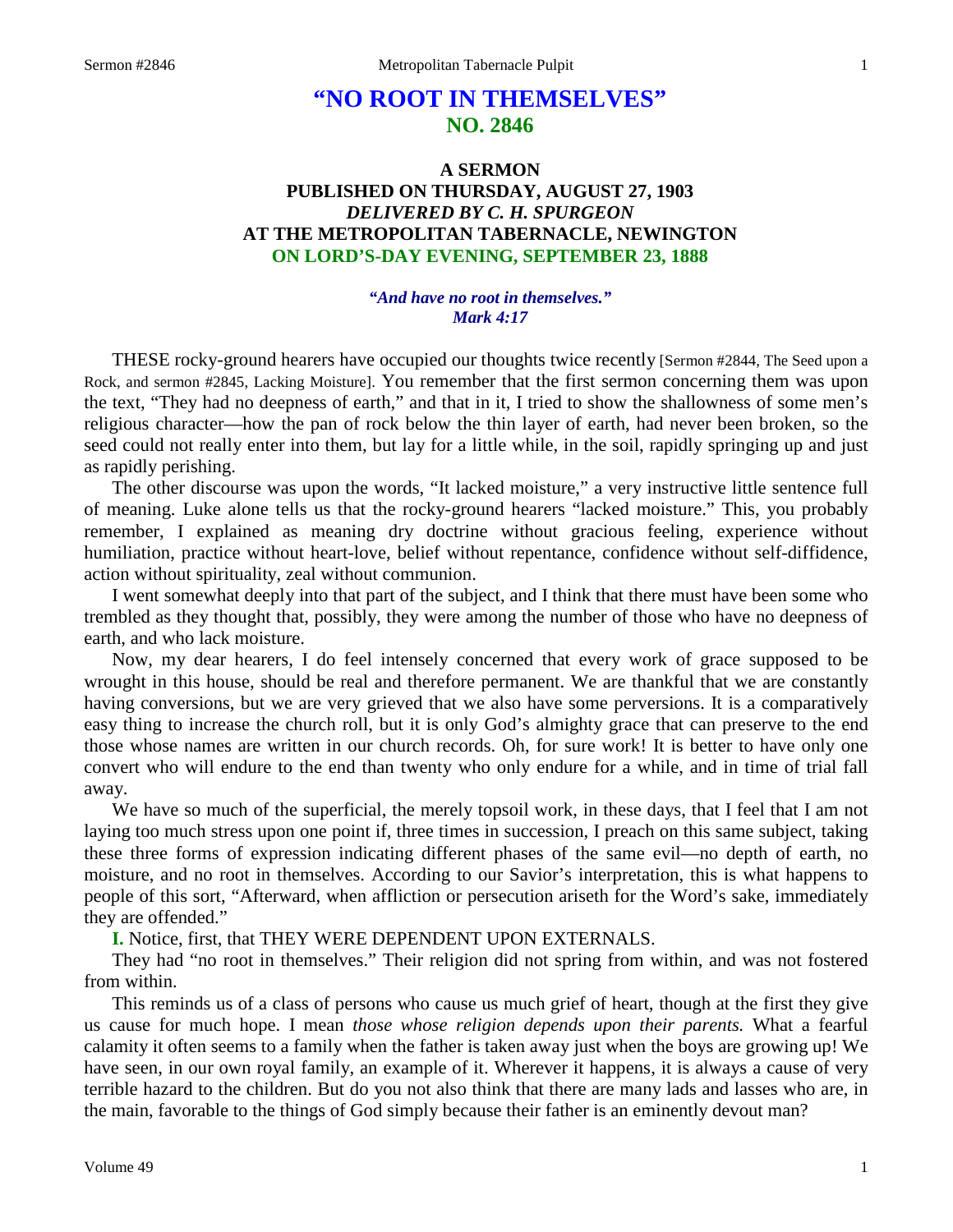Where that is the case and where there is no true work of grace in their hearts, the death of their father will give them such a measure of liberty, and release from restraint, as will afford them an opportunity of showing that their religion was not real.

In another case, it may be the influence—the almost boundless influence—of a godly mother over her sons and daughters. Some women are queens at home, they reign with a kind of imperial sway over their children, and those gracious matrons often lead their sons and daughters in the way of truth and righteousness, yet sometimes, it is not so much a work of grace within as the work of the mother upon the surface, and so, if the dear mother falls asleep—the family is never again quite what it used to be. There is no longer that deep devotion, that intense earnestness, that there used to be in the religion of the household, and one reason is that its members have no root in themselves. Their root was in their mother, or their father.

Now, dear young friends, any of you who are making a profession of religion, I say nothing against the gracious influence of your parents. God forbid that I should do so! I say everything in praise of it, but I pray you not to let the influence of your parents be substituted for the work of the Holy Ghost upon your own heart. The message to you, as to all others, is, "Ye must be born again."

He only is the true Christian who can say, "If my father and my mother were gone, it would greatly grieve me, and I would feel it to be a serious loss, yea, if it should happen, I should hold on to Christ with no less intensity, but rather with even more, for I should feel it to be my duty to help fill the great void which the loss of my parents had occasioned. I should think that I heard them speaking to me from the skies, and bidding their son, their daughter, follow them even as they followed Christ."

So, dear Friends, there are other cases in which the *religious life is very much dependent upon Christian association.* That young lady was governess in a pious family, and she seemed to be everything that we could wish, and avowed herself a Christian, but is she the same now that she has taken a position in a worldly household—perhaps in a distant land, where she never gets to hear the Word of God at all? If she has root in herself, she will grow, and be fruitful even in that unkindly soil.

That working man, when he was apprenticed, and when he was a journeyman, had a godly employer, and he worked with those who feared the Lord, and he became, confessedly, a Christian. I am not speaking against the gracious influence of masters and of workmates. God grant that it may always be exercised in the right way!

But still, if any of you have a form of religion which is dependent upon the position in which you live, you are without root in yourselves, and it will soon wither away. You must so know Christ, and trust Him, and love Him, that you would be true to Him even if you were carried off into a Mohammedan country, or if you were called to live in the midst of blasphemy and infidelity. Do not rely upon somebody else's example, be not dependent upon external associations, but have root in yourselves.

I fear that in the case of a great many, their religion is *dependent upon externals in respect of a faithful and earnest ministry.* I have noticed, several times, that God has raised up different men to carry on His cause in the earth. Just now, it appears to me to be the age of the judges, for God appears to call, first one judge and then another, to deliver Israel. But we long for the time when King David will reign on His throne. It may be that we shall have antichrist first, and Saul will rule ere David comes. But when Samuel is gone, where will the people go?

In many a place I have seen a good man raised up and he has gathered a large congregation around him. Many of them seemed to be truly converted, and while he lived, their lives seemed to be all that one could desire. But he died, and then where were they?

At this present moment, I could put my finger upon many of the followers of dear Joseph Irons. They are very aged people, but the Lord has preserved them faithful until now. I could pick out, here and there, those who were educated in divine things under Harrington Evans. What a gracious man of God he was! What sweet Christian people were fed at his table! If I were to make further inquiry, I should find a very large number of those who used to hear William Carey at the Victoria Theatre, but where are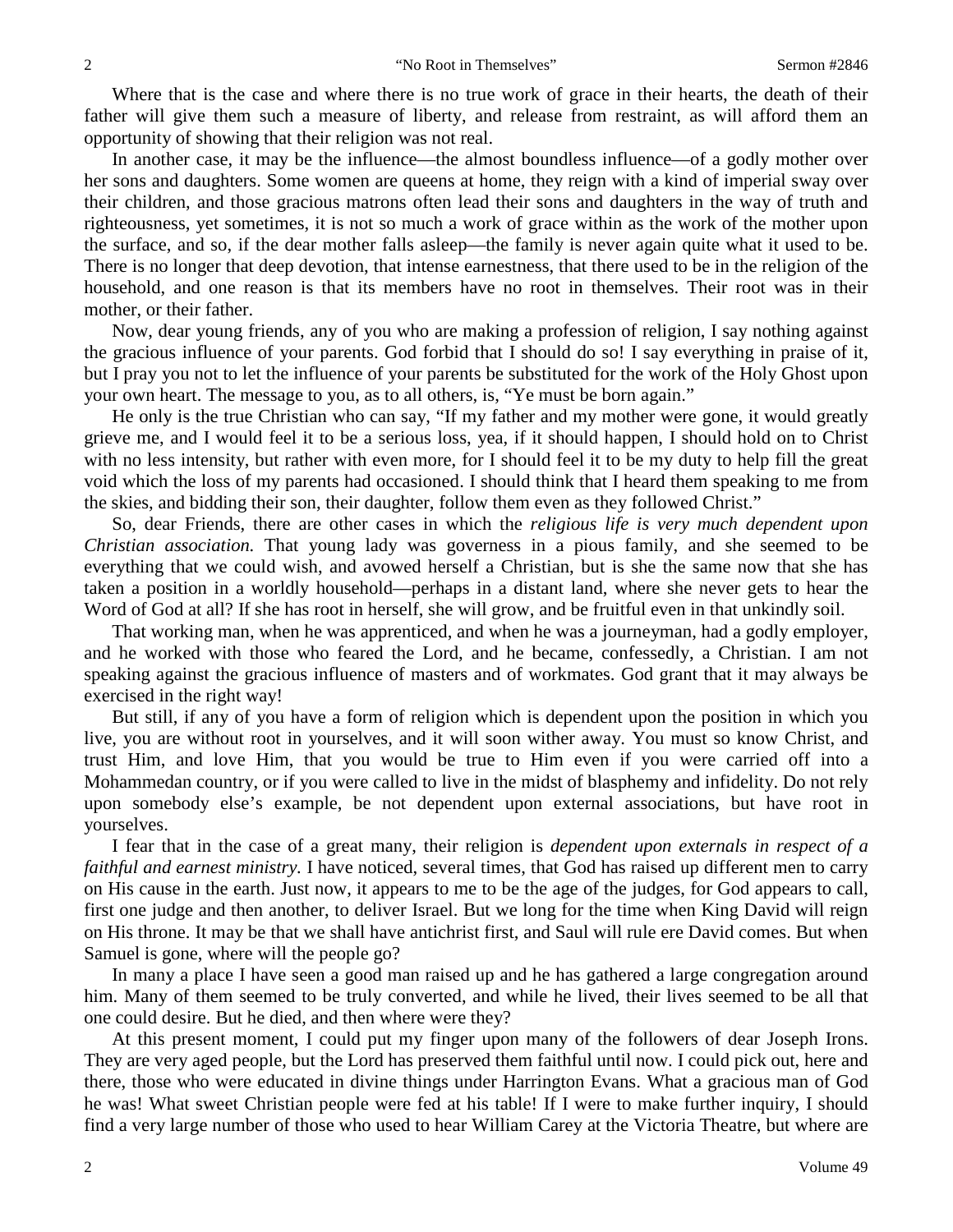they now? A large number of them had no root in themselves, while, happily, still a large number of them had root in themselves, and are here with us, or in other churches of Christ to this very day.

I could name other equally good men who used to labor in London, and of whom I could say that when they were taken away, a considerable part of their work seemed to go with them. It was no fault of theirs that their hearers seemed to depend upon them, and that their influence over them was very great. I do not doubt that it is the same in my own case, and that when I sleep with my fathers, there are some here, who have been unwise enough to hang upon me, who will go back again to the world, which they have never really left, and if so, when the man goes, their religion will go too.

But dear friends, if you are vitally united to the Lord, then, even if the scythe of death should cut off every minister who now preaches in God's name—if every candle in the Lord's house were put out you would still cleave to your God with full purpose of heart, and cry to Him in the cloudy and dark day, to return to bless His beloved Zion. But alas! there are many professors who have no root in themselves—parents, associates, and ministers supply them with all the root they have.

Then there are many more *whose religion must be sustained by enthusiastic surroundings.* They seem to have been baptized in boiling water, and unless the temperature around them is kept up to that point, they wither away. There are some persons, who, when they get thoroughly excited so that they do not know what they are doing, generally do right, but that is a poor kind of religion which always needs to have the drums beating, and the trumpets sounding, for the religion that is born of mere excitement will die when the excitement is over.

I am not saying a word against genuine revivals, or even against excitement, and I do not think that it is any argument against revivals that some of those who profess to be converted at them go back to the world.

I am reminded of that very good story—a somewhat amusing one—which Mr. Fullerton told us. He said that some persons find fault with revivals because all the converts do not stand. "Why," said he, "they remind me of the tale that is told of a countryman of mine, who picked up a sovereign, but when he went to change it, they said that it was light weight, and he only got eighteen shillings for it. Still, you see, that was all clear gain to him. However, another day, seeing a sovereign lying on the ground, he said, 'No, I will not pick up another sovereign, for I lost two shillings by the last one.'" That was very unwise, if it ever happened.

So, suppose that we do lose some of the converts of a revival—suppose that we even lose two out of twenty—a very large percentage—yet still, the rest are all clear gain. Let us pick up another sovereign, even though there may be a discount upon its value. Yet I am sorry for those lost two shillings. I grudge the sovereign being light weight, I would like to have the whole twenty shillings, and to have all those who profess to be converted, really converted to the living God. So I speak to those of you who, after a while, go back. When the cyclone of the revival is over, you drop to the earth like dead things. May God renew you by His grace, and work a work in your heart that will not be dependent upon any surroundings! May you have root in yourselves!

For you see that this class of persons who were dependent upon their surroundings, changed when their surroundings changed. Their parents were gone, they were placed in ungodly families, and they became ungodly themselves. They simply floated with the tide. It was said, a long while ago, that someone was asking whether such and such a person, who was a Quaker, was bathing in the Thames, and the reply was, "How am I to know a Quaker when he is in the river? He would not have his broadbrimmed hat on, would he?" "No," said the other, "but you can distinguish him without that, for he is sure to be swimming against the stream."

That is the way that we know a Christian, he is sure to be swimming against the stream. Live fish always do that, but dead fish go floating down the stream, and are carried away with it. Dead fish just drift with the tide. If the tide goes up, they go up, but if the tide goes out, they go out. Whatever others do, they do, "anything for an easy life," is their motto. They profess to be Christians while they are with Christians, but they are ungodly as soon as they are with the ungodly. This will never do.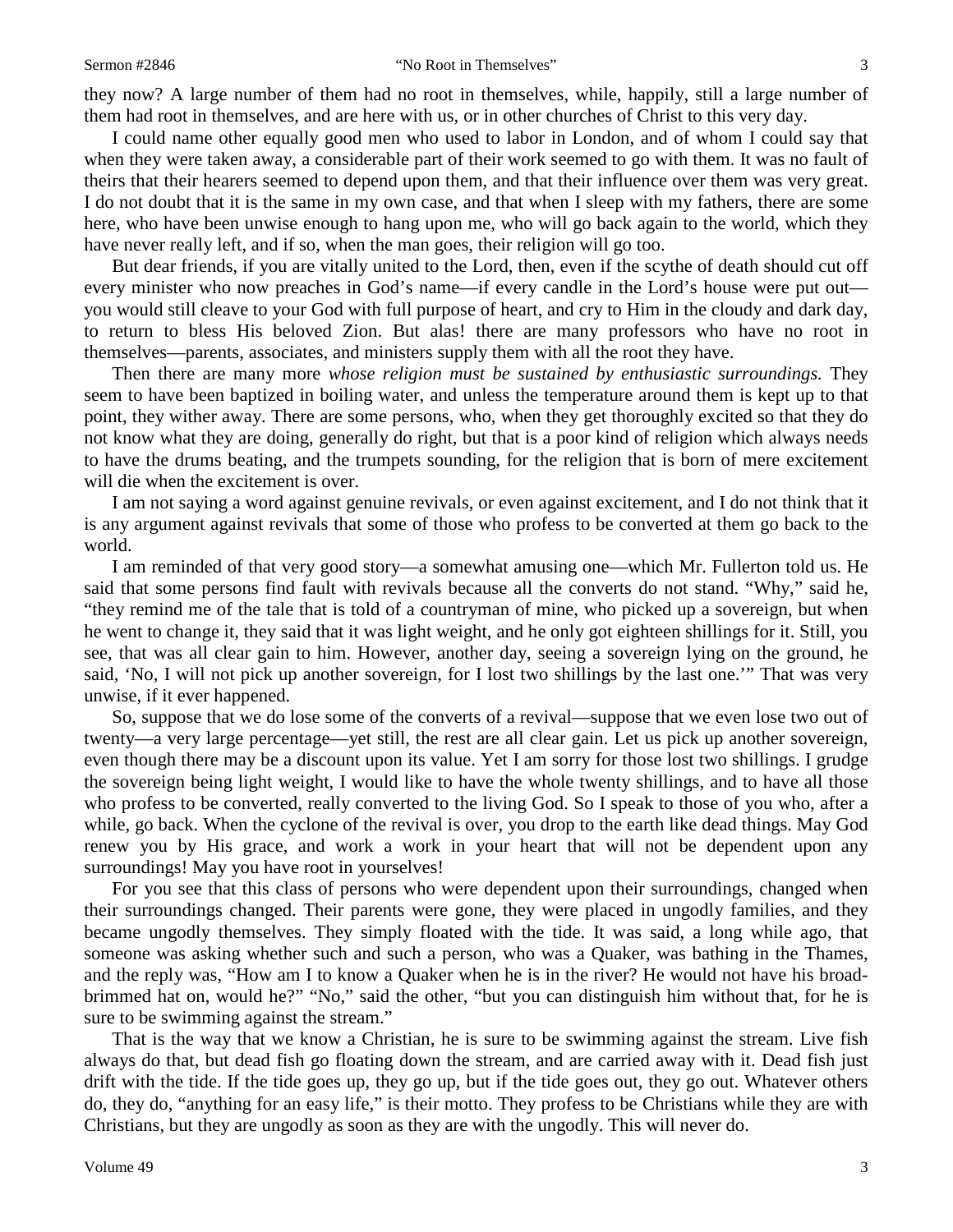According to our Lord's parable, this is especially the case when they have to endure affliction or persecution because of the Word. They fear that they will be losers if they are Christians, and they cannot afford to suffer so. Somebody points the finger of scorn at them and laughs at them, and they cannot stand that. They do not mind being thought respectable for going to chapel and taking a seat, but to be shouted at in the streets, and to be made the subject of jest at private parties, they cannot endure that, so away they go.

Poor things, dependent upon externals! God deliver you from that evil, that it may be no more said of you, "They have no root in themselves"! May you be straight, distinct, direct, thorough, true, solid, substantial, enduring, rooted, grounded, settled, by the grace of God!

**II.** Notice next, that THEY WERE DEFICIENT IN ESSENTIALS.

These grains of wheat, when they fell upon the loose soil lying upon that pan of rock, grew very fast. They grew all the faster because the soil was so shallow, and the sun so soon caused the seed to sprout, but it was only "for a time." Listen to the sad note in my text, "They have no root in themselves, and so *endure but for a time."*

They joined the church "but for a time." They taught in the Sunday school "but for a time." They were zealous about religious matters "but for a time." These words seem to me to sound like the tolling of a knell—the knell of all our hope concerning them, and of all their hope too. Oh, what sorrow is hidden in those words! How terrible it is to be converted "but for a time," to make a profession of religion "but for a time"! What innumerable curses seem to hiss out of every syllable—"but for a time"!

The pity is that they were deficient in the essentials of vitality. They were not deficient in blade, for they sprang up, but they were deficient in root, and that was a fatal deficiency. For a plant to have no root is much the same as for a man to have no heart. There cannot be life in a plant, for any length of time at any rate, where such an essential thing as a root is lacking.

What is meant by a root in such a case as this? First, it means *hidden graces*. You cannot see the roots, for they are underground. The best part of the plant is out of sight. It does not strike every casual observer, but I suppose that, as a rule, there is as much of a tree underground as there is aboveground, and that in many cases, it needs to be so in order that it may keep its hold upon the earth.

Now, mark this, with a genuine Christian, there is always as much underground as there is aboveground. That underground work is often very much neglected, but it is exceedingly important, indeed, it is essential. One of the roots of a true Christian is secret repentance, and secret prayer is another, that is a root that runs down far into the soil. He who has not got it has no root.

Secret communion with God, the talking of the heart with the great Father, secret love pouring itself out in fervent fellowship and praise, the inside life, of which none of our neighbors can see anything all that is the most important part of us.

If you are a tradesman and have all your goods in your shop window, you will fail before long. If you can show all your piety to anybody, you have not much to show. Underground work is, however, absolutely necessary. How many builders have had to prove this? They have "run up" houses in a hurry without a good foundation, and by and by, down they have come. Foundation work is all-important, though nobody can see it, and therefore nobody will praise it, and perhaps, for a long time nobody may discover that it is not there.

O my dear hearers, let us lay a good foundation! Let our souls be really builded in secret upon the living Christ by a true and genuine faith—the faith of God's elect. That is what a root is, then—a hidden thing. These rocky-ground hearers had no root, that is, no hidden graces.

In the next place, *a root is a holdfast.* When the winds of March come tearing through the woods, the trees will fall if they have no roots. Even the mighty oaks will be torn away from their places in the forest if they have no roots. These are the anchors of those great vegetable ships, by which they are held fast in the earth, and it is essential to a Christian to have a holdfast—to have hold of something that he is sure of, something that he no longer questions, or if he does question it, he battles with the question, and holds fast by the truth.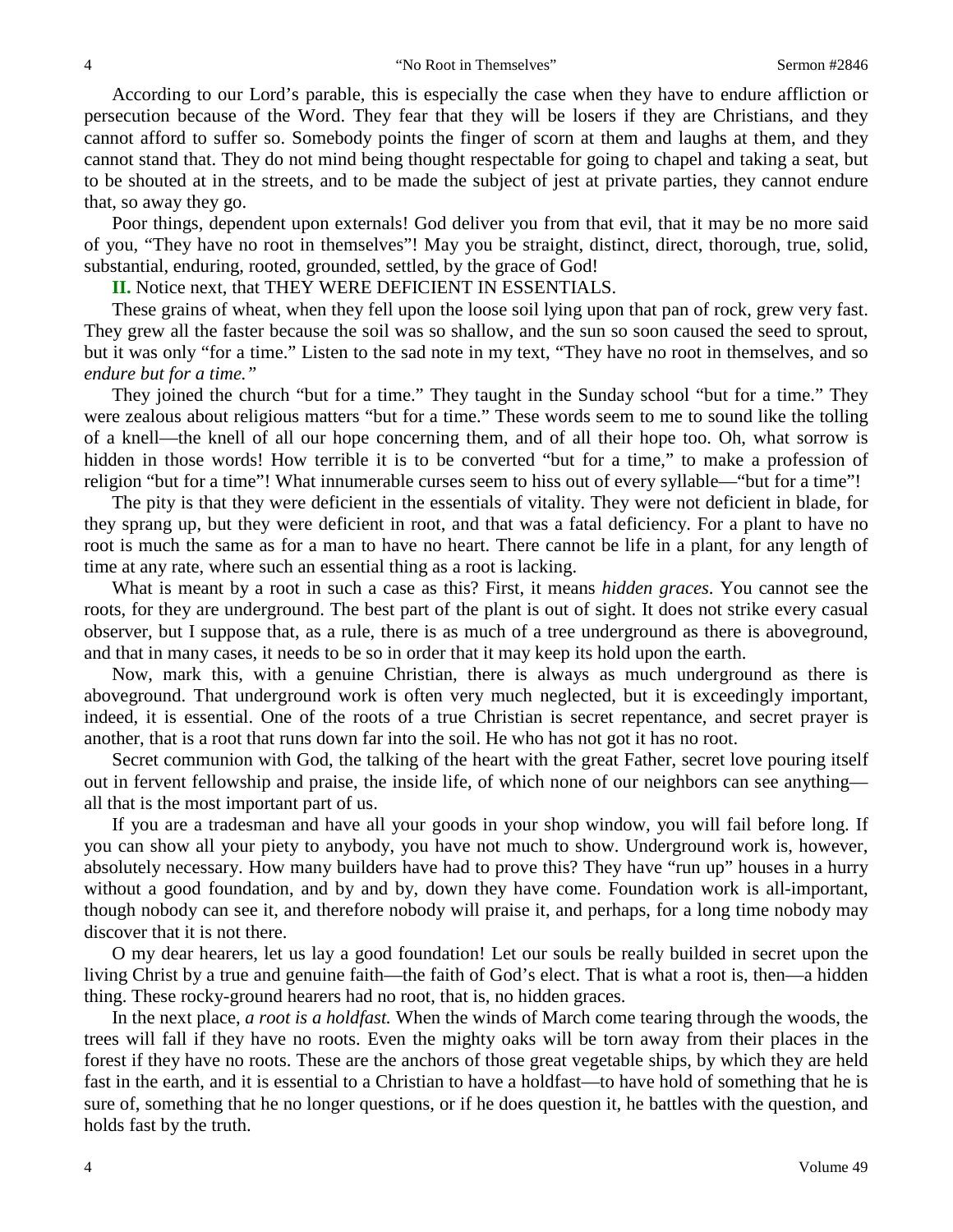A religion that may be true, or may not be true, is irreligion. The only real religion is that of which you are absolutely sure—that which you have tried, and tested, and proved in your very soul, and know to be as true as your own existence. Doubts yield nothing to you but continual fear and trembling, starvation to your strength, and restlessness to your soul. Christ bids you come and believe in Him with a childlike faith, for so He will give you rest.

Oh, how many Christians lack roots! Just look at them. They hear a certain form of doctrine taught one day, and they say, "That is not quite what I have been accustomed to hear, but still, it was prettily put." They go and hear another kind of doctrine, and the preacher is such a clever man—as he had need to be to make that sort of stuff go down—that they take in all he says just because he is so clever.

I believe that the devil is clever, and if these people could only hear him preach, I expect they would receive all he said, for they do not know anything, they do not understand anything, they have no holdfast of anything. They are like ships drifting at sea with no chart, no compass, no captain, no rudder. They will probably end as derelicts, a menace to all ships that sail over the seas, or they will strike on a rock, or founder at sea. Only God knows what their end will be, but a bad end it must be, for certain. O dear friends, I want all of you to have roots!

Truth understood is a grand holdfast. Resolution deliberately formed—that is another root, another holdfast. Communion with God continually enjoyed—that is another holdfast. A lady was once asked why she was so sure that the Bible was true, and she replied, "Because I know the Author of it," and when you, beloved, know the Author, and know how true He is, then your doubts concerning His truth will fly away.

Confirmations continually experienced, such as answers to your prayers, providential deliverances, and the like—these things become infallible proofs to you, till you are as sure of your position as a mathematician is about the rules of geometry. He cannot be convinced that they are false, for he has tested, and tried, and proved them. When anybody says to me, "God does not hear prayer," I never answer him. I laugh. The remark is as false and as foolish as if he had said that I did not hear.

Do you say that God does not hear prayer, or that there is no God? Of course, there is no God to you who have no God, and who never go to Him. If He does not hear your prayers, how can you expect Him to hear such prayers as yours, seeing that you do not "believe that he is, and that he is a rewarder of them that diligently seek him"? He never said that He would hear such prayers as yours, but if you believe in Him, and know Him, and come to Him as a child comes to his father, He will as certainly hear your prayers as that you, being evil, give good gifts unto your children. This is not a matter of supposition with us. It has become a matter of fact, because we have these holdfasts, these roots, in ourselves. If you do not have these, you will certainly wither.

A root, again, implies *a means of continuance.* The child who plucks the flowers from his father's garden, and sticks them in his own little flowerbed, says, "Father, see how the dahlias have come up, my garden is pretty." Yes, but in a couple of days they are all gone because they had no roots in themselves. So, if you want to continue to be a Christian, there is a secret something which only God can put into the soul, which ensures continuance, and where it once is, it will abide forever.

You remember how our Lord said to the woman of Samaria, "Whosoever drinketh of the water that I shall give him shall never thirst: but the water that I shall give him shall be in him a well of water springing up into everlasting life"? He also said to the Jews, "My sheep hear my voice, and I know them, and they follow me. And I give unto them eternal life, and they shall never perish; neither shall any pluck them out of my hand." That is what is meant by the root—the root implies continuance.

And once more, a root means *living assimilation.* A plant might be tied to a stick that was stuck in the soil, and it might continue there, and yet wither. But you know what a root does, it goes travelling about until it finds the nourishment it needs. It is beautiful—to take the case of a fir tree—to see it growing high up upon a bare rock. I have often seen, among the Alps, a huge rock standing all by itself with a fine pine growing right up the rock, one root comes down this side, and another down the other side, till it looks as if it were a colossal eagle's claws that had grasped the big rock.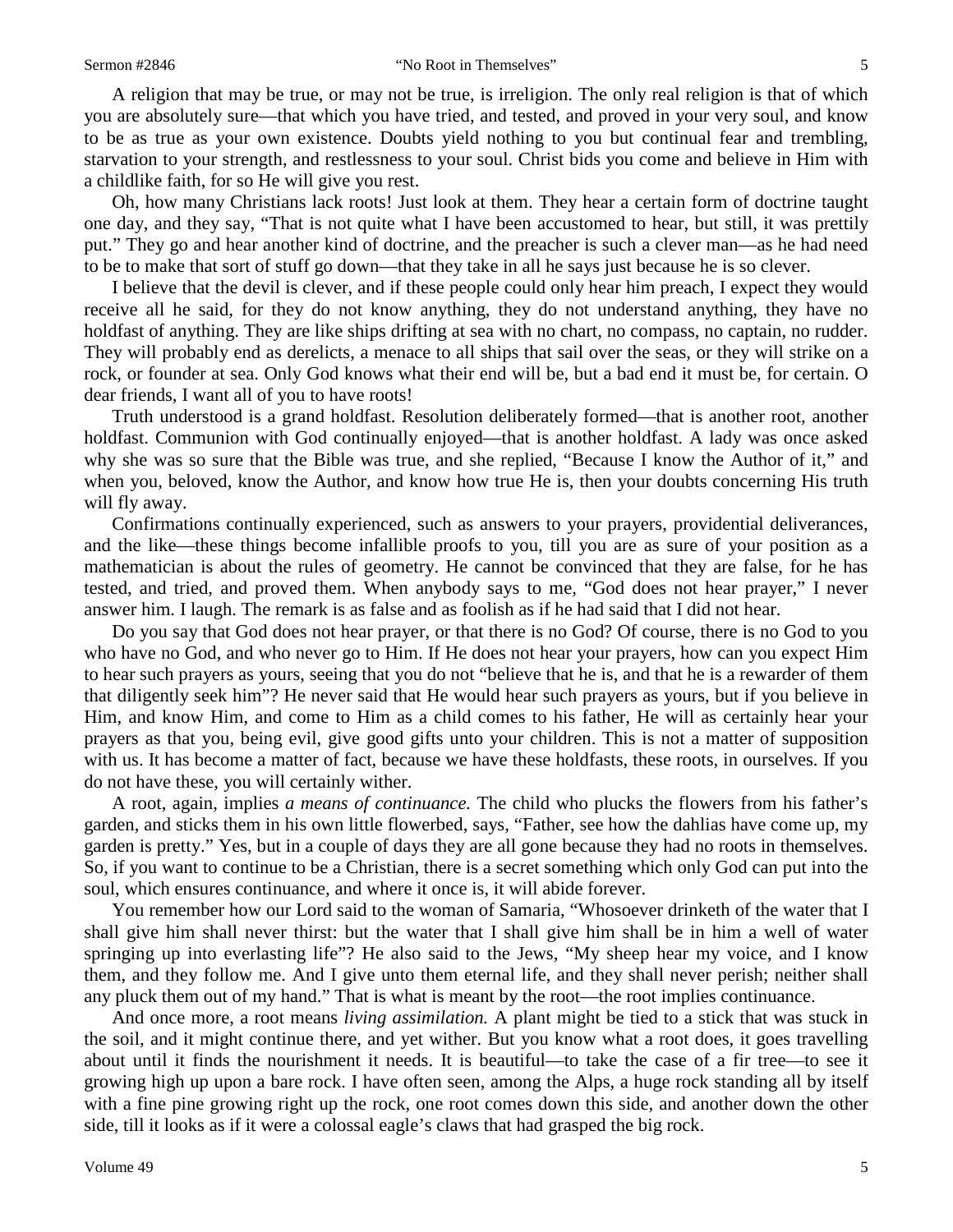What are these great roots doing? Why, there is some good soil down there, and the roots have gone travelling down that great rock till they have reached the earth. By and by, these roots go to another rock, but as there is nothing to be got out of it, they turn deliberately to the right, and to the left, and go in search of good soil and water, just as if they had a kind of intelligence, as I suppose they really have. It is wonderful how they will wind and twist about for long distances.

I have seen the roots of some trees in the South of France, running along almost as far as the entire length of the Tabernacle galleries—perhaps even further—right on until they have found water, and then they have brought it up to an insignificant looking tree, which was thus nourished. Such is the power of a root.

For what purpose do we need roots? To be able to go after spiritual food, to be feeling after it all through the Word of God, sending roots into every text of Scripture that is likely to afford us spiritual nutriment. What do the roots do for the trees and plants to which they belong? They begin to suck up the materials by some strange living chemistry which I cannot explain, and they convert it into the lifeblood of the plant or tree, selecting out of the soil this or that, and rejecting the other, and enabling the plant or tree to make its leaves and its fruits with wondrous skill. No chemist could perform this feat, but the chemistry of God accomplishes it by means of these little roots.

What you need is to have roots in yourselves, to be constantly going after spiritual food, and especially laying hold of Christ to whom you are rooted, seeking from Him the nourishment of the spiritual life that He has imparted to you, living because He lives, feeding on Him, and understanding these words of His, which, if you do truly understand them, will assure you that you shall live forever, "Except ye eat the flesh of the Son of man, and drink his blood, ye have no life in you….For my flesh is food indeed, and my blood is drink indeed."

**III.** My time has gone, yet I must briefly tell you HOW THESE PEOPLE WERE DESTROYED BY UNAVOIDABLE INFLUENCES.

The sun shone, they could not help that, the sun was made to shine. The sun was hot, it could not help that, it was made to be hot. And this was quite sufficient to put an end to all the greenness of these poor dwindling things. So the common trials of life, the afflictions, the persecutions, which are inevitable to the Christian life, scorch those who are mere professors, and they, having no root in themselves, wither away.

First, *they lost their original stamina.* A seed, unless it is absolutely dead, has some nutriment within itself, almost every seed contains a measure of nourishment for the life-germ. So, at first, this wheat that was sown, sprang up by itself through the influence of the heat. Thus do some people seem to begin to be religious with a few right notions, and a little good feeling, but they soon use all this up.

Next, when that stamina was all used up, *they had no means of taking in a fresh supply.* A plant cannot live without roots, any more than you and I can live without mouths with which to eat. These people, having no root, could not go for anything more, they already had all they could get. They had no Christ to go to, they had no eternal life, no covenant purpose, no principle of the Holy Spirit to fall back upon, and when their little was all gone, they could not come to the great All in all for more, they had no connection with Him.

To drop the figure and speak plainly—what does actually happen in the case of such people? *Sometimes, there is holy conduct.* At other times, there is *a departure from sound doctrine,* which is just as great an evil in the sight of God. In others, there is *the losing of all their former zeal,* and by and by, there comes *the perishing altogether.* 

I have upon my memory many cases of this sort, but some of the friends of those persons are still alive—perhaps some of the persons themselves are living—so that if I were to tell you about them, I might do harm instead of good. I remember, however, a man who was the terror of the village in which I preached in my early days. If ever there was a bad fellow on the earth, it was Tom

One afternoon, after I had been preaching, I was told that he was in the right-hand gallery of the chapel. It was more than I could believe till my friends described to me a man whom I had noticed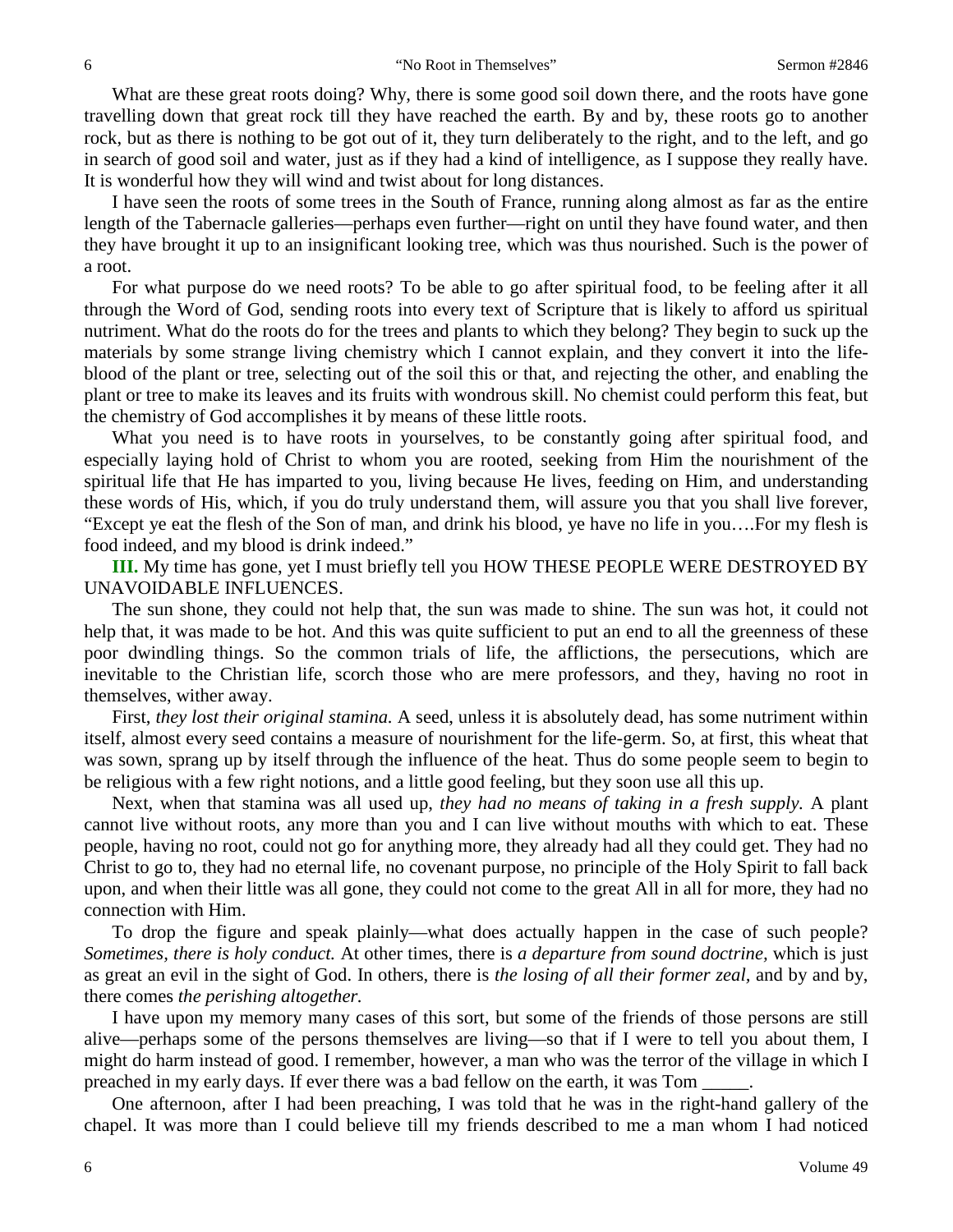#### Sermon #2846 **The Sermon #2846** "No Root in Themselves" 7

during the service, and then I was obliged to believe the evidence of my own eyes. He was a big rough navy, and oh, such a terribly bad fellow! He came to hear me preach again and again, and he became to me very much what a faithful dog is to his master. There was nothing that he would not have done to please me if he could. He was broken down with deep repentance, as it seemed, for just a very short time indeed, and then he became boisterously happy.

I often wished that his sorrow had lasted longer. Whenever I went out to preach, no matter how far off it might be, he was always there. I have seen him pull a barge, loaded with people, up the river Cam, that they might go to hear me at an open-air service. He was full of zeal and earnestness for a while, but by and by, information reached me that Tom was drunk, and when he was drunk, he was capable of any evil. He remained drunk for months, and we never saw anything of him all that time.

Then he came slinking back, and professed repentance. We hoped it was really so, but I never could make anything out of him. I think that he was just one of those who have "no root in themselves." If I could have lived with him in the house always, he might have been as right as possible, but when he went out into the field to work, and met with other men, he was as wrong as possible, for he had no root in himself. Strong as Samson, he was also as weak as Samson.

I wonder if I am addressing anyone here who is like him? Dear friends, do not be satisfied with following a minister, and being earnestly in love with any Christian man, but get to God, and ask Him to give you a new heart and a right spirit, or else it will only be a temporary reformation, and good as that may be, it will never land you in heaven.

There came to this house of prayer a working-man, whose father had induced him to come. I will not indicate where he sat. He was in the habit of wasting his week's wages on a Saturday night, and his family was, in consequence, miserable and poor, but he was brought here, and the change in him was very wonderful. He had not been attending with us long before there was an alteration even in the rooms in which he lived, and in the appearance of his wife and children.

We all felt glad, and his good old father, whom I know right well, was very happy about his boy. He said, "Surely, he will be converted." He was such a hopeful character that it was even arranged for him to come to see me about joining the church. But alas, he never comes now! Saturday night is just the same as it used to be in his worst days, and his family is just as unhappy.

He had no root in himself, and he is just a picture of ever so many, who come in here and get impressed, and are really benefited "for a time." They take the pledge, but only to break it. God grant that they may not go so far as to be baptized, and yet go back to their sin, as the sow that was washed goes again to wallow in the mire!

Not long ago I was asked for alms by one who begged me to help him to get a meal. I looked at him, and wanted to know who he was, and he said, at last, "Don't you know me?" "No, I do not know you." He mentioned his name, but I did not remember him. Then he told me some things about himself that brought him to my recollection—how he had sat among us here, and we had esteemed and respected him, and he had been very zealous in all good things, but after a while, that "sipping and nipping," which is so common among businessmen nowadays, led him astray, till he lost his position, and could not get another situation.

He has gone down, down, down, till, as he spoke to me, and his breath reeked with spirits, I could only say, "I could not recommend you to a situation, nobody could take you, you are not fit for it." I gave him a little something to eat, I could do no more for him.

It is an awful thing to think of the many of that sort, who have no root in themselves, and so, presently, wither away. Bad company in one case, a wicked woman in another case, the wine cup in a third case—all these things help to spoil the work which we had hoped had been a true work of grace.

What, then, is to be done? Why, come along to Jesus Christ, and really trust Him. If you give yourselves to Him, He will change you, and you shall be truly changed. If you commit your souls unto His keeping, He will keep you forever and ever. Try to save yourselves, and you will surely be lost, but come to Christ that He may save you, and you will be certainly and eternally saved. Oh, that His grace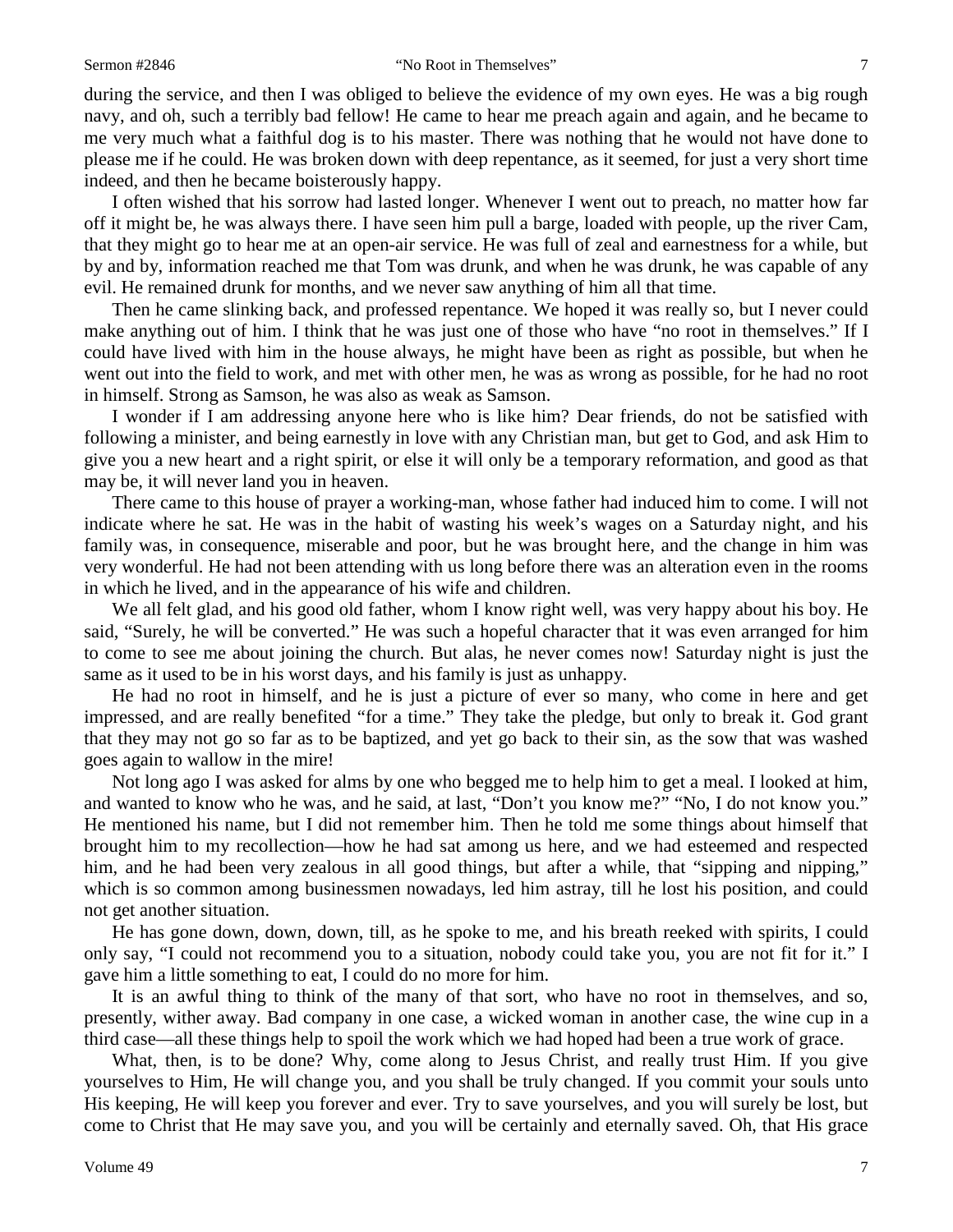might lead you thoroughly to quit yourselves, and wholly to rest in Him, now and evermore, and unto His name shall be all the praise and glory. Amen and Amen.

### **EXPOSITION BY C. H. SPURGEON**

## *2 TIMOTHY 1:1-8 AND 3 AND 4:1-6*

**2 Timothy Chapter 1. Verses 1-2.** *Paul, an apostle of Jesus Christ by the will of God, according to the promise of life which is in Christ Jesus, to Timothy, my dearly beloved son:*

There is the greatest possible affection between the preacher and his convert. This is a relationship which even death will not destroy. They neither marry nor are given in marriage in the heavenly kingdom, but this fatherhood and sonship shall endure forever.

**2.** *Grace, mercy, and peace, from God the Father and Christ Jesus our Lord.*

Is it not a little remarkable that when the apostle writes to churches, he usually wishes them, "Grace and peace," but when he writes to a minister, he generally prays for "Grace, mercy, and peace," as if we needed more mercy than other Christians? Having so great a work to do, and falling into such great sin if we are unfaithful in it, we may well ask that we may have special mercy showed unto us by the God of mercy.

## **3.** *I thank God, whom I serve from my forefathers with pure conscience, that without ceasing I have remembrance of thee in my prayers night and day.*

At that time, Timothy was very specially laid upon the apostle's heart, and he did not seem to think of anything without young Timothy's image rising up before him "night and day."

**4.** *Greatly desiring to see thee, being mindful of thy tears, that I may be filled with joy;*

Paul had seen Timothy's tears when he parted from him. He remembered, perhaps, his tears when under conviction of sin, his tears of joy when he found the Savior, and the tears he shed in his early preachings, when the gracious youth touched the hearts of others because he so evidently spoke out of his own heart.

**5.** *When I call to remembrance the unfeigned faith that is in thee, which dwelt first in thy grandmother Lois, and thy mother Eunice; and I am persuaded that is in thee also.* 

There is no transmigration of souls, but there is a kind of transmigration of faith, as if the very form and shape of faith, which was in Lois and Eunice, afterwards appeared in Timothy. Truly, there are certain idiosyncrasies which may pass from some Christian people to others, and when those idiosyncrasies are of a high and noble kind, it is a great mercy to see them reproduced in children and children's children. "I thought I heard your mother speak," said one, when she heard a Christian woman talking of the Savior, "you speak in just the way in which she used to tell of her experience, and describe the love of Christ."

**6.** *Wherefore I put thee in remembrance that thou stir up the gift of God, which is in thee by the putting on of my hands.*

The fire needs stirring every now and then, it is apt to die out if it is not stirred.

**7-8.** *For God hath not given us the spirit of fear; but of power, and of love, and of a sound mind. Be not thou therefore ashamed of the testimony of our Lord, nor of me his prisoner: but be thou partaker of the afflictions of the gospel according to the power of God;*

Timothy, never be ashamed of the Gospel of Christ, and never be ashamed of Paul when he is put in prison for the sake of the Gospel, but ask to partake, not only of the Gospel, and of the power of it, but even of the afflictions which come for its sake, for this is one of the highest honors that can be put upon us, that we may suffer with God's saints for the truth's sake.

Paul, in the third chapter, goes on to tell Timothy of the danger of his times.